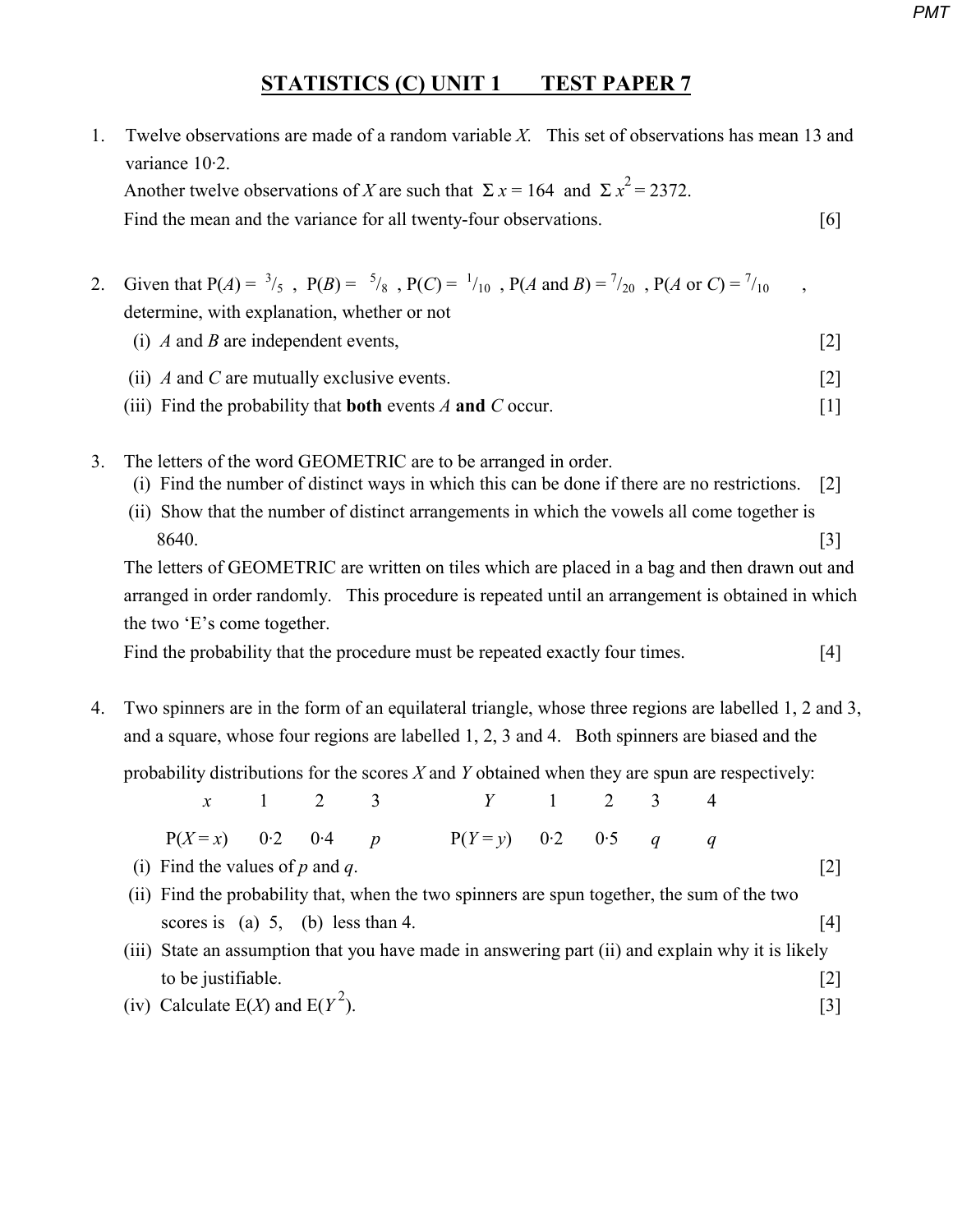5. In a survey for a computer magazine, the times *t* seconds taken by eight laser printers to print a page of text were compared with the prices £*p* of the printers. The data were coded using the equations  $x = t - 10$  and  $y = p - 150$ , and it was found that

> $\Sigma x = 42.4$ , <sup>2</sup> = 314.5, Σ *y* = 560, Σ*y*<sup>2</sup>  $\Sigma xy = 1592.$

- (i) Find the mean time and the mean price for the eight printers. [4]
- (ii) Find the variance of the times. [3]
- (iii) Find the equation of the regression line of  $p$  on  $t$ . [5]
- (iv) Estimate the price of a printer which takes 11·3 seconds to print the page. [1]
- 6. 1000 houses were sold in a small town in a one-year period. The selling prices were as given in the following table:

|                                                                                   | <b>Selling Price</b>                                                                    | Number of Houses | Selling Price | Number of Houses |                   |  |
|-----------------------------------------------------------------------------------|-----------------------------------------------------------------------------------------|------------------|---------------|------------------|-------------------|--|
|                                                                                   | Up to $£50000$                                                                          | 60               | Upto £250000  | 650              |                   |  |
|                                                                                   | Up to £75 000                                                                           | 227              | Upto 4000000  | 800              |                   |  |
|                                                                                   | Up to $£100000$                                                                         | 305              | Upto £500000  | 900              |                   |  |
|                                                                                   | Up to $£125000$                                                                         | 414              | Upto £800000  | 1000             |                   |  |
|                                                                                   | (i) Draw a cumulative frequency graph to illustrate this data.                          |                  |               |                  |                   |  |
|                                                                                   | (ii) Use your graph to find estimates of the median and the quartiles.                  |                  |               |                  |                   |  |
|                                                                                   | (iii) Estimate the 37th percentile.                                                     |                  |               |                  | $\lceil 2 \rceil$ |  |
| Given that the lowest price was £42 000 and the range of the prices was £690 000, |                                                                                         |                  |               |                  |                   |  |
|                                                                                   | (iv) draw a box-and-whisker plot to represent the data.                                 |                  |               |                  |                   |  |
|                                                                                   | In another town the median price was £149 000, and the interquartile range was £90 000. |                  |               |                  |                   |  |

(v) Briefly compare the prices in the two towns using this information. [2]